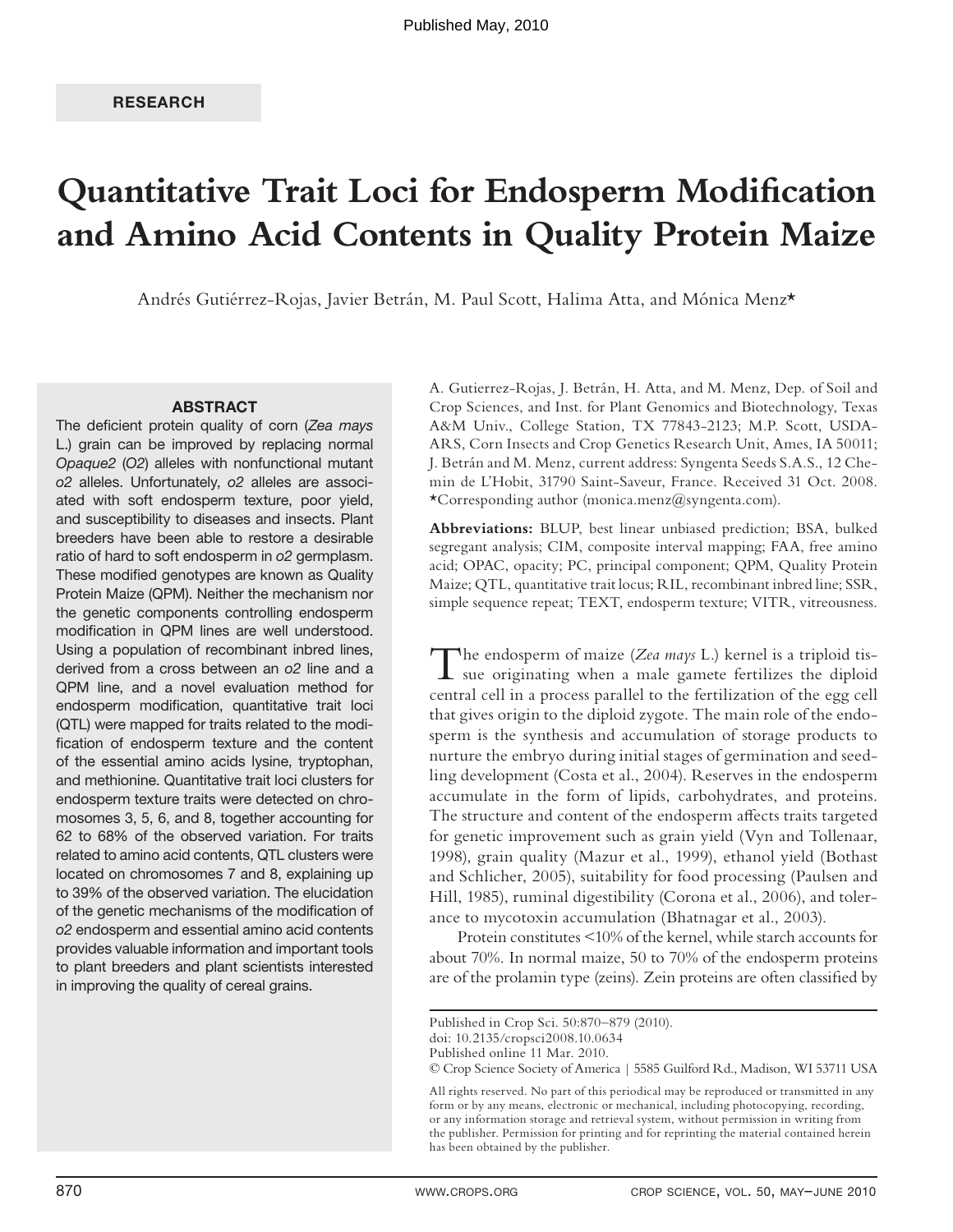differential solubility and mobility through gels as  $\alpha$ -zein, β-zein, δ-zein, and γ-zein (Coleman et al., 1997). Zeins accumulate in subcellular compartments, derived from the endoplasmic reticulum, known as protein bodies (Lending and Larkins, 1989). The zein fraction is particularly deficient in the essential amino acids lysine and tryptophan. The high proportion of zeins in the endosperm, which results in a lack of lysine and tryptophan, is the primary reason for the poor protein quality of maize (Vasal, 2000).

Several genes affecting the composition and structure of the maize endosperm have been identified, of which *Opaque2* (*O2*) is one of the most extensively studied. Mertz et al. (1964) concluded that maize genotypes homozygous for the mutant allele *o2* had a considerably higher content of lysine and tryptophan in the grain when compared with wild-type genotypes. After this discovery, corn breeders started to introgress  $o2$  alleles into different germplasm, trying to improve nutritional quality, but undesirable traits were associated with this introgression. In particular, *o2* genotypes had soft kernels that were prone to mechanical damage, yield reductions of 8 to 15% relative to *O2* plants, and greater susceptibility to fungi and insect damage (Lambert et al., 1969).

The *O2* gene encodes a leucine-zipper class transcription factor (Schmidt et al., 1990) required for efficient transcription of a group of  $\alpha$ -zeins. It also influences expression of other genes such as *b-32* (a Type I ribosome inactivating protein) and *CyPpdk1* (a cytosolic pyruvate orthophosphate dikinase) (Bass et al., 1992; Maddaloni et al., 1996). The soft endosperm texture of *o2* germplasm is associated with the reduction in the proportion of  $\alpha$ -zein proteins (Huang et al., 2004). It has been postulated that the absence of specific zeins in *o2* genotypes causes the formation of smaller protein bodies and therefore alters the packing of the starch fraction during seed desiccation, resulting in abnormally soft endosperm (Schmidt et al., 1990). However, the endosperm of *o2* maize can be restored to resemble normal endosperm by the activity of modifier genes (Vasal, 1971). Modified  $o2$  genotypes with hard endosperm developed at the International Maize and Wheat Improvement Center (CIMMYT) are called Quality Protein Maize (QPM) (Vasal, 2000). In general, QPM genotypes retain higher levels of lysine and tryptophan than normal maize materials (Ortega and Bates, 1983).

Several studies have aimed to identify the genetic mechanisms responsible for the endosperm modification and grain quality in QPM maize. Lopes et al. (1995), using bulked segregant analysis (BSA) in populations developed from  $o2$  and modified varieties, found two loci associated with the modification of endosperm on chromosome 7. Holding et al. (2008) used BSA of two  $F_2$  populations derived from QPM crossed to *o2*-detected markers linked to modifier loci on chromosomes 6, 7, and 9. In addition, a single-kernel and single-marker quantitative trait locus (QTL) analysis in one of these populations identified major QTLs on chromosomes 7 and 9 (Holding et al., 2008).

Based on these and other studies, it has been suggested that the  $\gamma$ -zein and its regulation are involved in the modification of  $o2$  endosperm (Burnett and Larkins, 1999). The  $27-\text{kDa } \gamma$ -zein seems to be involved in the development of protein bodies and in the formation of a protein network that surrounds starch grains in vitreous endosperm (Dannenhoffer et al., 1995). In addition, differences in the branching pattern of starch and polypeptide levels of starch biosynthesis enzymes have been associated with modified phenotypes (Gibbon et al., 2003).

Quality Protein Maize genotypes have been introduced into production systems in several tropical and subtropical countries, where their nutritional advantages have been acknowledged. Nevertheless, there are major challenges to developing and using QPM germplasm, including the unknown number of modifier genes required to restore the desired hard-to-soft endosperm ratio, the need to evaluate grain quality during the breeding process, and genetic background effects (Belousov, 1987; Ciceri et al., 2000; Huang et al., 2004). Molecular marker-aided breeding has been used previously to convert normal lines into QPM lines (Babu et al., 2005); however, using markers for endosperm hardness and amino acid content along with *O2*-specific markers could significantly enhance the efficiency and reduce the cost of QPM breeding. Characterization of the genes involved in the modification of QPM genotypes will also provide valuable information for understanding the genetic basis of endosperm composition. The objective of this work was to identify QTLs for traits associated with the modification of endosperm in QPM maize, including endosperm texture and amino acid content. This study differed from all previous ones by using replicated data from a population of recombinant inbred lines (RILs) developed from the cross of an *o2* line with soft endosperm and a QPM line with harder endosperm evaluated in several locations and with a novel quantitative method, therefore increasing the precision and the power of the analysis.

## **MATERIALS AND METHODS Plant Material**

Details of the development of the population of RILs and the experimental design were reported by Gutierrez-Rojas et al. (2008). A population of RILs was derived from a cross between B73*o2* and CML161. CML161 is a tropical-lowland inbred classified as QPM and released by CIMMYT. B73o2 is an *opaque2* conversion of B73, an Iowa Stiff Stalk inbred. A group of 146 RILs were used for field trials  $(S_5, S_6, \text{ and } S_7 \text{ generations})$ , and genotypic analysis ( $S_6$  generation). The 146 RILs, the parental inbreds, and the reference inbred B73 were screened for the presence of a mutant allele  $o2$  using the  $O2$  gene-specific simple sequence repeat (SSR) markers phi057, phi112, and umc1066. Three RILs were removed from the analysis after showing unexpected fragment sizes for these markers. Additional sequencing and expression analysis corroborated the presence of a copy of the same *o2* allele in both B73*o2* and CML161 (Cruz-Vela et al., 2007).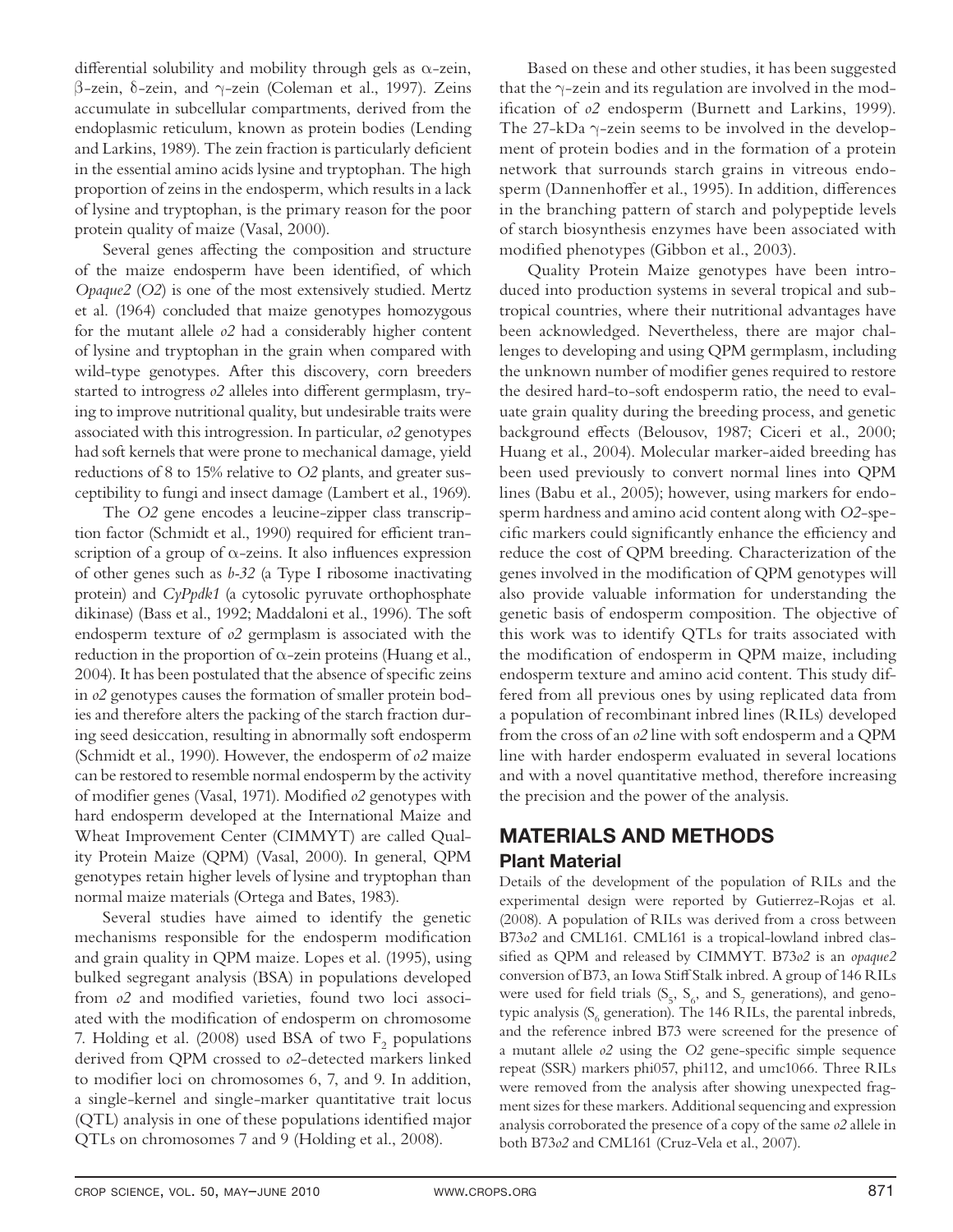## **Field Design**

The population of RILs was evaluated in two Texas locations during 3 yr from 2004 to 2006, producing five environments: WE04 (Weslaco in 2004, one replication); WE05 (Weslaco in 2005, three replications); CS05 (College Station in 2005, two replications); CS06A (College Station in 2006 first planting, two replications); and CS06B (College Station in 2006 second planting, two replications). A randomized complete block design was used in all environments. Trials received common management practices according to each research station. At least 10 plants plot−1 were self-pollinated. All plots were manually harvested.

## **Endosperm Texture Modification**

The endosperm modification of the RILs was evaluated with three different measurements, endosperm texture (TEXT), opacity (OPAC), and vitreousness (VITR), which are associated with the extent of modification of the  $o2$  endosperm. TEXT was based on a visual rating from 1 (modified  $=$  flint-type round crown kernel and vitreous appearance) to  $5$  (opaque = dent-type kernels with very high proportion of floury endosperm) with increments of 0.5. A value of TEXT was assigned to self-pollinated ears that were harvested from each plot. OPAC was scored in a light box using a scale of 1 (modified  $=$  light passes through the whole kernel) to 5 (opaque = no light transmission due to completely opaque kernels) (Bjarnason and Vasal, 1992). An image analysis–based method was adapted to measure VITR (Leyva-Ovalle et al., 2002). Eight-bit black-and-white images were obtained by scanning longitudinally dissected kernels in a tabletop scanner (Hewlett-Packard ScanJet 3970, Palo Alto, CA). The negative of the image was used to estimate the area of soft (black) and hard (white) endosperm using the pixel counting option of the UTHSCSA Image Tool 3.0 software (Wilcox et al., 2002). VITR was defined as the percentage of the area of hard endosperm to the total endosperm area.

## **Amino Acid Composition**

Tryptophan, methionine, and lysine were quantified using a microbiological method based on *E. coli* strains auxotrophic for tryptophan, methionine, or lysine as described by Scott et al. (2004). In this method, ground grain is extracted and proteins are enzymatically hydrolyzed in an acidic solution so both free and bound amino acids contribute to the measurement. Kernels from bulked ears from each plot were ground and measured in triplicate. The concentration of methionine, tryptophan, or lysine in each analysis was calculated using linear regression onto a standard curve developed using known amounts of pure amino acid standards.

## **Genotyping and Linkage Map**

DNA was isolated from hypocotyl tissue obtained in bulk from 10 seedlings per RIL using a CTAB/sorbitol extraction buffer. Simple sequence repeat markers were selected from the Maize Genetics and Genomics Database (Lawrence et al., 2007) based on consensus map location. Simple sequence repeat markers were amplified by polymerase chain reaction and separated by electrophoresis in 4% (w/v) Super Fine Resolution agarose gels (Amresco, Solon, OH) using standard protocols. A linkage map was constructed in MapMaker/EXP 3.0b (Whitehead Inst. for Biomedical Research, Cambridge, MA) using a set of 180 SSR markers. The Kosambi's mapping function was used to transform recombination frequencies into map distances in centimorgans.

## **Statistical Analysis**

Analysis of variance, phenotypic, and genetic correlations among the traits, and heritability estimates were reported by Gutierrez-Rojas et al. (2008). For the analysis of QTL, genotype least square means were estimated for each environment for each trait, and the best linear unbiased prediction (BLUP) procedure was used to predict the effects of each RIL across environments using univariate mixed-model analysis in PROC MIXED of SAS 9.1 (SAS Institute, 2003).

## **Principal Components Analysis**

Principal components analysis was implemented separately for the endosperm texture traits and amino acid composition traits using the correlation coefficients in JMP version 7 (SAS Institute, 2007). Principal components (PCs) of correlated traits were used as quantitative traits in QTL mapping. Each PC is an uncorrelated linear combination of the original traits. The first PC (PC1) accounts for the greatest variance, and each of the subsequent PCs are uncorrelated combinations that explain less variation.

## **Quantitative Trait Loci Analysis**

Analysis of QTLs was conducted with Windows QTL Cartographer version 2.5 (Bioinformatics Research Ctr., North Carolina State Univ., Raleigh, NC) for each trait using least square means calculated for each environment, BLUPs estimated across environments, or PCs of multiple traits. Composite interval mapping (CIM) was implemented using the forward and backward regression method (probability in  $= 0.1$ , probability out  $= 0.1$ ), 5-cM window size, and 1-cM walk speed. Significance thresholds for the logarithm of the odds (LOD) scores corresponding to a Type I error rate of 5 and 10% were determined by permutation tests (*n* = 1000 permutations) (Churchill and Doerge, 1994). Significant QTLs detected by CIM were incorporated in multiple interval mapping (MIM) models to estimate their effects and to investigate possible QTL  $\times$  QTL interactions or epistasis. Multiple interval mapping allows simultaneous analysis of all putative QTLs and the inclusion of epistatic interactions.

# **RESULTS**

The statistical analysis of the traits, phenotypic and genotypic correlations, and heritability estimates have been reported elsewhere (Gutierrez-Rojas et al., 2008). A summary table with mean phenotypic values and heritability estimates is shown in Table 1. The length of the linkage map constructed was 1798.1 cM, the mean marker interval distance was 10.05 cM, and 90% of the marker intervals were <20 cM (Fig. 1). The order of the loci in the linkage map was consistent with the consensus map of maize IBM2 2005 (Schaeffer et al., 2006).

## **Endosperm Texture Modification**

Given the contrasting differences between the two parental inbreds, CML 161 (modified QPM endosperm) and B73*o2* (opaque, non-QPM endosperm), the amount of variation observed was high for all measured traits. High heritability estimates (H entry-mean basis  $= 0.83 - 0.90$ ) were calculated for the three measurements of endosperm modification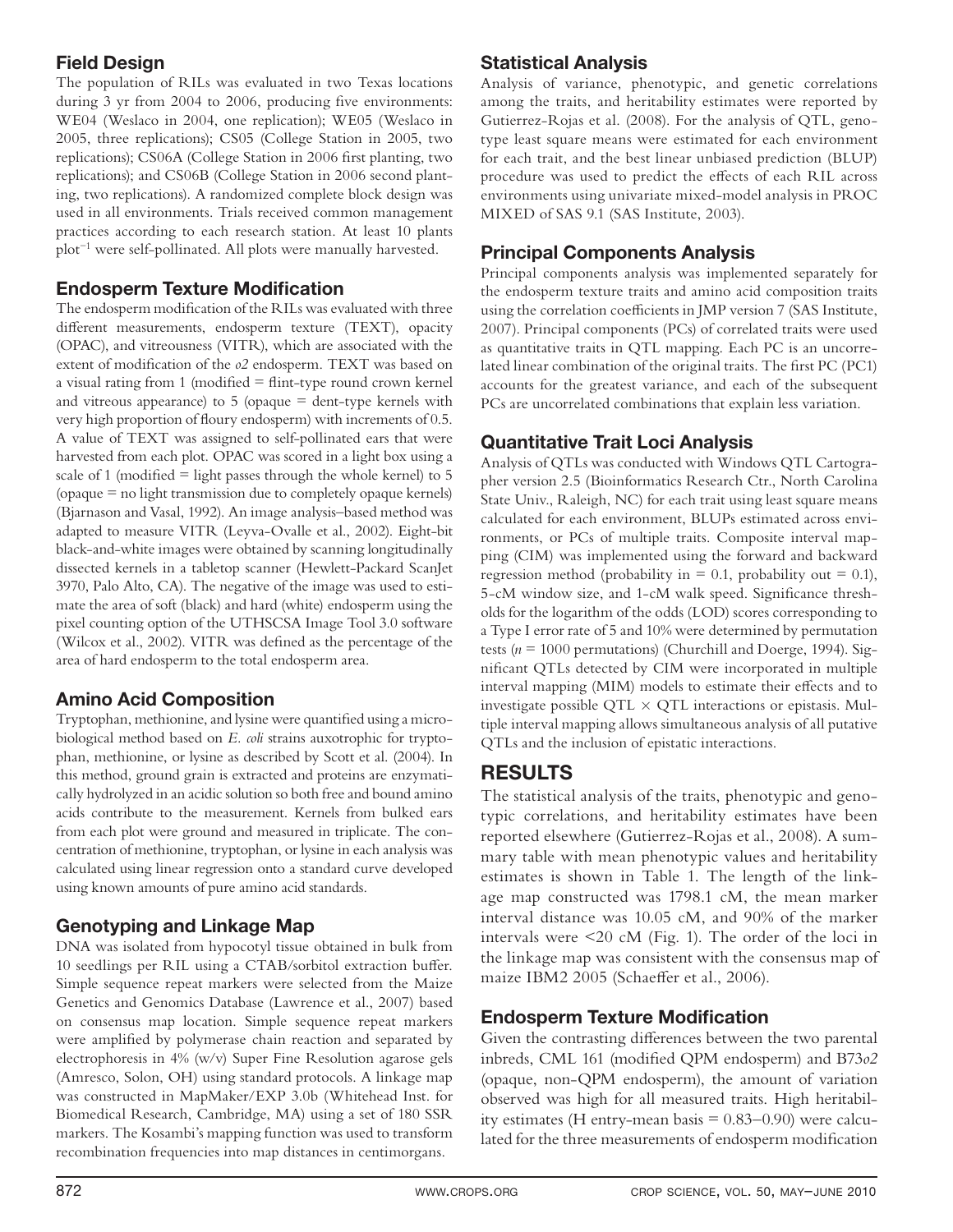**Table 1. Summary table for maize phenotypic values, heritability (Herit.) estimates, and standard error estimates for B73***o2***, CML161, and the recombinant inbred lines (RILs).**

|                    |                           |      | Parental inbreds | <b>RIL<sub>s</sub></b> |      |                       |                      |                                                                  |      |       |
|--------------------|---------------------------|------|------------------|------------------------|------|-----------------------|----------------------|------------------------------------------------------------------|------|-------|
| Trait <sup>†</sup> | Units                     |      | B73o2 CML161     | Mean                   | SE   | Range                 |                      | Lowest value RIL Highest value RIL Herit, entry mean SE (herit.) |      |       |
| <b>TEXT</b>        | Score 1-5                 | 4.66 | 1.74             | 3.23                   | 0.06 | 1.87–4.72             | RIL144               | <b>RIL63</b>                                                     | 0.9  | 0.014 |
| <b>OPAC</b>        | Score 1-5                 | 4.92 | 1.75             | 3.59                   | 0.07 | 1.84-4.87             | <b>RIL37</b>         | <b>RIL63, RIL186</b>                                             | 0.92 | 0.107 |
| <b>VITR</b>        | % hard/total area         | 9.97 | 46.54            | 29.45                  |      | $0.80$ $9.51 - 51.42$ | <b>RIL63</b>         | <b>RIL92</b>                                                     | 0.83 | 0.030 |
| Lys                | $Rel.$ <sup>#</sup> units | 0.10 | 0.09             | 0.09                   | 0.00 | $0.08 - 0.11$         | <b>RIL48</b>         | <b>RIL89</b>                                                     | 0.75 | 0.034 |
| Trp                | Rel. units                | 0.20 | 0.14             | 0.17                   | 0.00 | $0.14 - 0.20$         | <b>RIL82, RIL282</b> | <b>RIL89</b>                                                     | 0.80 | 0.027 |
| Met                | Rel. units                | 0.13 | 0.10             | 0.11                   | 0.00 | $0.10 - 0.13$         | RIL <sub>5</sub>     | <b>RIL221</b>                                                    | 0.71 | 0.040 |

†TEXT, texture; OPAC, opacity; VITR, vitreousness; Lys, lysine; Trp, tryptophan; Met, methionine.

‡Rel., relative.

(Gutierrez-Rojas et al., 2008). Quantitative trait loci for the three traits on chromosomes 1, 3, 4, 5, 6, 8, and 10 were detected with CIM analysis (Fig. 1 and Table 2). For TEXT, nine QTLs showed significant LOD scores across all environments. These QTLs together explained 76.9% of the phenotypic variation (Fig. 1 and Table 2). For the QTLs in bins 3.02 (phi374119), 3.05 (umc1539), 3.07 (Txp196L), 5.05 (umc2026), 8.05 (umc1562), and 10.06 (umc1061), the allele increasing modification was from the QPM parent. For QTLs in bins 1.06 (umc1035) and 6.06 (umc2170), the allele that decreased the proportion of opaque endosperm derived from B73*o2*. The QTL in bin 6.06 near to the marker umc2170 explained 23.1% of the phenotypic variation, and the QTL in bin 8.05 near to umc1562 explained 19.5%.

The trait OPAC was based on the observation that opaque kernels transmitted less light than the modified kernels. The CIM analysis detected six significant QTLs for OPAC (Fig. 1 and Table 2). These QTLs explained 62.5% of the observed variation. The alleles that decreased opacity in the QTLs in bins 3.02 (phi374119), 3.05 (umc1539), 3.06 (phi102228), 5.05 (umc2111), and 8.05 (bnlg1599), were derived from the QPM parent and the allele that decreased the proportion of opaque endosperm at the QTL in bin 6.06 (umc1912) was derived from B73*o2*. The QTL explaining a higher percentage of variation was mapped in bin 8.05 (bnlg1599), accounting for 17.3% of the variation. The interaction that explained the largest amount of observed variation was between the QTLs in bins 1.00 and 6.06 with 3.8%.

The VITR was measured through analysis of digital images of dissected endosperms, a process that allowed a quantitative measure of the areas corresponding to soft and hard endosperm in representative kernels of each RIL. The CIM analysis detected seven significant QTLs for VITR (Fig. 1 and Table 2). These QTLs explained 71.9% of the observed variation. For the QTLs in bins 3.02 (phi374121), 3.05 (umc1539), 4.06 (umc2027), 5.05 (bnlg1237), and 8.05 (bnlg1599), the alleles that increased the proportion of hard endosperm were derived from the QPM parent. The alleles that increased the proportion of hard endosperm in QTLs in bins 1.11 (phi064) and 6.06 (umc2170) were derived from the non-QPM parent. The main QTL for this trait was in bin 6.06 (umc2170), explaining 27.5% of the observed variation.

The first two PCs accounted for 95% (PC1 =  $87.8\%$  and  $PC2 = 7.2\%$  of the variation in the three endosperm texture traits. Quantitative trait locus mapping of PC1 identified five major QTLs (Fig. 1 and Table 2). These five QTLs correspond to QTL clusters, or "hot spot," regions where CIM analysis detected QTLs for all three traits. There was a QTL cluster on chromosome 3S (bins 3.03–3.04); on chromosome 3L (bins 3.05–3.08); on chromosome 5L (bins 5.04–5.05); on chromosome  $6L$  (bins  $6.06-6.07$ ), with one well-defined QTL peak for which the allele that contributes to texture modification came consistently from the non-QPM parent B73*o2*; and on chromosome 8L (bins 8.05–8.06).

## **Amino Acid Content**

The parental lines showed significant differences for the relative content of the essential amino acids lysine, tryptophan, and methionine. B73*o2* showed higher levels than the QPM parent for all three amino acids (Gutierrez-Rojas et al., 2008). Across environments there were three significant QTLs for lysine, representing 32.9% of the observed variation (Fig. 1 and Table 3). The main QTL was found in bin 8.03 near the marker bnlg1863, explained 14.8% of the variation, had the favorable allele derived from the non-QPM parent. Interestingly, the alleles that increased the content of lysine in the QTLs in bins 1.06 (umc1035) and 5.06 (phi087) were from the QPM parent. The percentage of the observed variation explained by these QTLs was 12 and 6.1%, respectively.

Six QTLs were identified for tryptophan content (Fig. 1 and Table 3), that explained 49.1% of the observed variation. The alleles that increased tryptophan content of QTLs in bins 6.04 (umc1014), 7.02 (umc2142), 8.02 (umc1304), 8.04 (umc1460), and 10.04 (umc1678) were from the non-QPM parent. For the QTL in bin 5.07 (bnlg118), the allele that increased the content of tryptophan was derived from the QPM parent. The more significant QTL was the one in bin 10.04 (umc1678) explaining 16.4% of the variation. The interaction between the QTLs in bins 3.03 and 5.06 explained 5.6% of the observed variation.

Four QTLs were identified for methionine content (Fig. 1 and Table 3). These QTLs together explained 57.3% of the observed variation. In all the QTLs (bins 2.08, 5.03, 7.02, and 8.02), the favorable alleles that increased the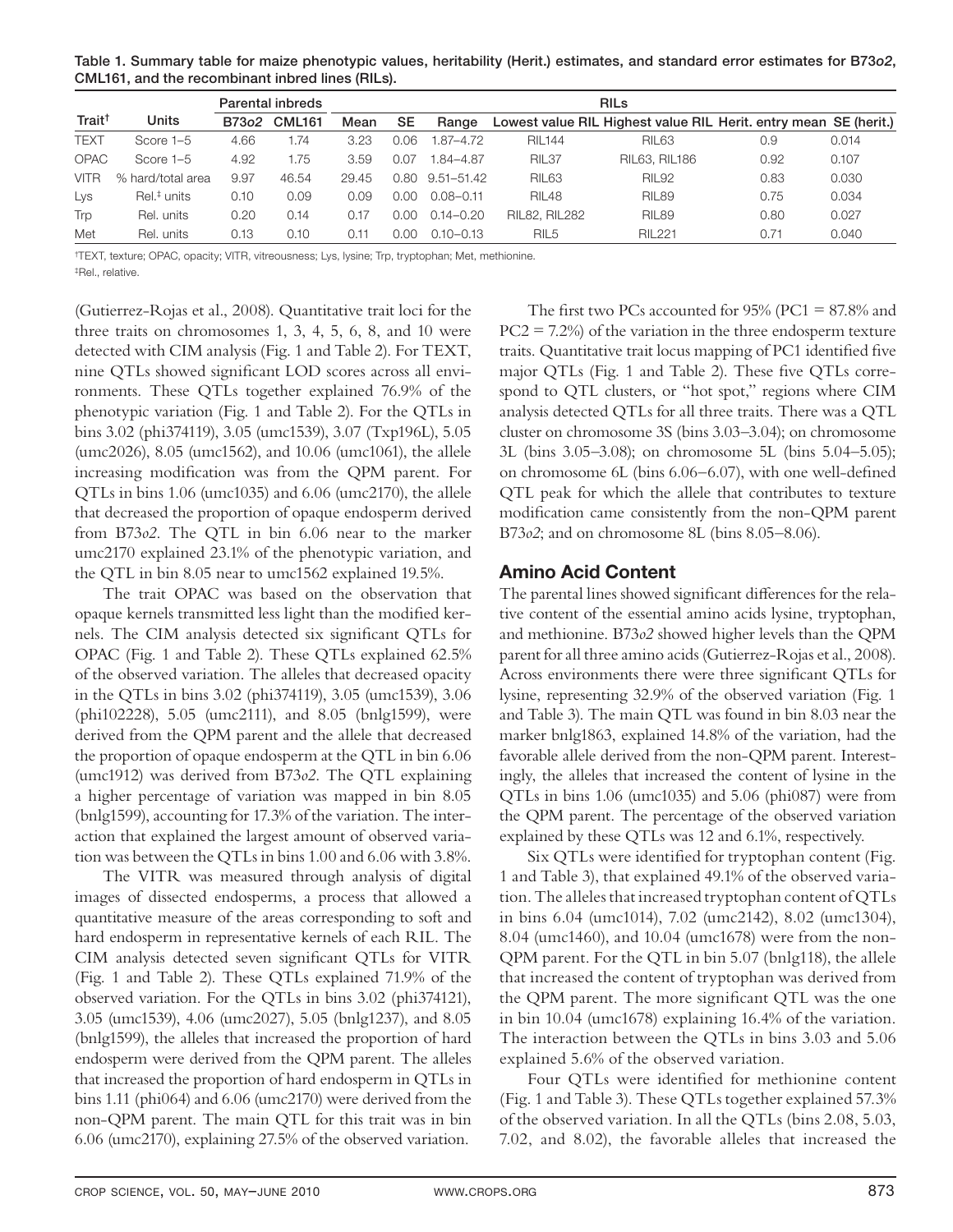

Figure 1. Quantitative trait loci (QTLs) detected with composite interval mapping analysis for traits related with maize endosperm texture modification (texture, opacity, vitreousness, and principal component 1 [PC1]), amino acid contents (lysine, tryptophan, methionine, and PC1) in a population of recombinant inbred lines derived from the cross between maize lines CML161 and B73o2 evaluated in Texas during 2004 to 2006. Arrows indicate the direction of B73o2 allele phenotypic effect (up, increasing; down, decreasing). The length of the QTL boxes depicts the 1-LOD (logarithm of the odds) support interval.

content of methionine came from B73*o2*. The QTL in bin 7.02 (umc2142) explained 20.7% of the observed variation.

The first two PCs accounted for  $90\%$  (PC1 =  $73.9\%$ ) and  $PC2 = 15.9\%$  of the variation in the three amino acid content traits. Quantitative trait locus mapping for PC1 identified two major QTLs (Fig. 1 and Table 3). These two QTLs co-localized with clusters of QTLs detected for at least two of the three amino acid–related traits. There was a QTL cluster on chromosome 7L (bin 7.02–7.03), which contains QTLs for methionine and tryptophan. There was a second QTL cluster in chromosome arm 8S (bins 8.02–8.04), which contains QTLs for all three amino acids. In both cases the favorable allele was derived from B73*o2*.

## **DISCUSSION**

Several of the efforts to improve the nutritional value of maize take advantage of the effect of  $\rho$ 2 mutant alleles in reducing the proportion of the low-quality zeins in the endosperm. The genetic background of the *o2* genotypes must be carefully selected to ensure the presence of modifier loci that overcome the undesirable effects caused by the *o2* allele. The genetic mechanisms behind the modification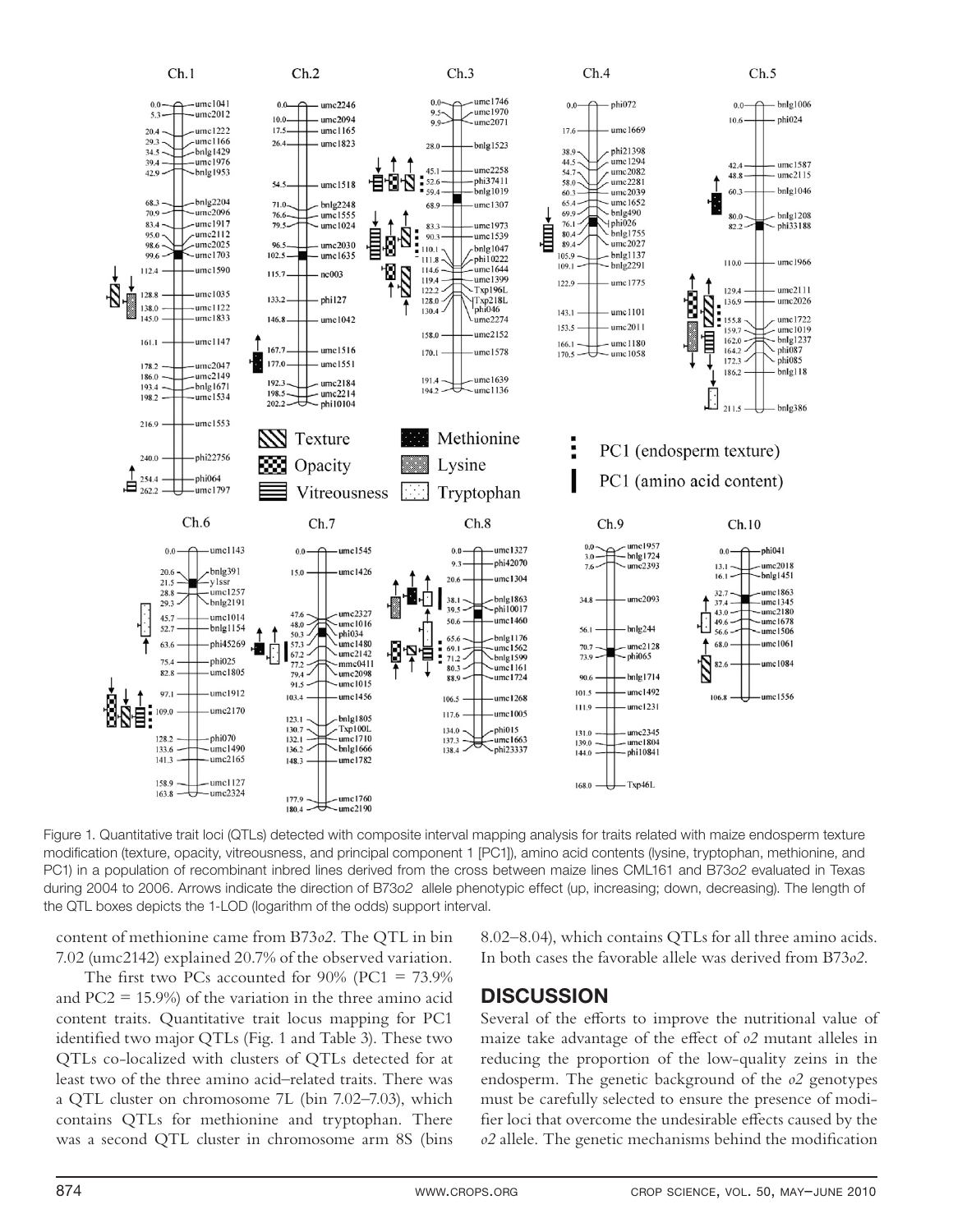Table 2. Quantitative trait loci (QTLs) identified by composite **interval mapping (CIM) analysis across environments for the**  traits related to maize endosperm texture modification: tex**ture (TEXT), opacity (OPAC), vitrousness (VITR), and principal component 1 (PC1) for endosperm texture. QTL peaks or chromosome position with the highest logarithm of the odds (LOD) value, closest marker to the peak, and the bin of the marker according to the consensus maize map are shown.**

| Trait            | <b>Bin</b> | <b>Marker</b> | QTL<br>peak | QTL<br>interval <sup>#</sup> | <b>LOD</b>            | QTL<br>effect <sup>§</sup> | R2 <sup>1</sup> |
|------------------|------------|---------------|-------------|------------------------------|-----------------------|----------------------------|-----------------|
|                  |            |               |             |                              |                       |                            | %               |
|                  | 1.06       | umc1035       |             | 132.81 123-137               | $5.00*$               | $-0.11$                    | 5.1             |
| <b>TEXT</b>      | 3.02       | phi374119     | 52.6        | $49 - 57$                    | $5.18*$               | 0.17                       | 7.8             |
|                  | 3.05       | umc1539       | 93.28       | $85 - 103$                   | $3.91*$               | 0.09                       | 5.2             |
|                  | 3.07       | Txp196L       | 124.25      | 113-129                      | 2.60                  | 0.08                       | 4.8             |
|                  | 5.05       | umc2026       |             | 143.92 133-153               | $3.90*$               | 0.15                       | 8.2             |
|                  | 6.06       | umc2170       |             | 115.03 106-121               | $8.84*$               | $-0.30$                    | 23.1            |
|                  | 8.05       | umc1562       | 70.06       | $69 - 71$                    | 10.62* 0.25           |                            | 19.5            |
|                  | 10.06      | umc1061       | 81          | $73 - 93$                    | $2.50^{\dagger}$ 0.09 |                            | 3.8             |
|                  | 3.02       | phi374120     | 52.6        | $48 - 59$                    | 2.88 <sup>†</sup>     | 0.18                       | 5.7             |
| <b>OPAC 3.05</b> |            | umc1539       | 98.28       | $90 - 105$                   | $5.50*$               | 0.21                       | 12.1            |
|                  | 3.06       | phi102228     | 113.78      | $111 - 119$                  | 2.90 <sup>†</sup>     | 0.12                       | 6.2             |
|                  | 5.05       | umc2111       |             | 136.42 130-150               | $3.66*$               | 0.20                       | 7.8             |
|                  | 6.06       | umc1912       | 107.12      | 102-119                      | $7.93*$               | $-0.26$                    | 13.4            |
|                  | 8.05       | bnlg1599      | 74.2        | $66 - 78$                    | $6.04*$               | 0.27                       | 17.3            |
|                  | 1.11       | phi064        |             | 261.38 256-261               | 2.81 <sup>†</sup>     | 1.78                       | 0.6             |
| <b>VITR</b>      | 3.02       | phi374121     | 53.6        | $50 - 57$                    | $4.97*$               | $-2.84$                    | 9.3             |
|                  | 3.05       | umc1539       | 98.28       | 86-106                       | 2.87 <sup>†</sup>     | $-2.54$                    | 11.6            |
|                  | 4.06       | umc2027       | 94.38       | $82 - 102$                   | 3.05 <sup>†</sup>     | $-1.93$                    | 3.7             |
|                  | 5.05       | bnlg1237      | 161.97      | 157-172                      | $4.49*$               | $-2.33$                    | 7.8             |
|                  | 6.06       | umc2170       | 113.03      | 108-118                      | $6.35*$               | 4.55                       | 27.5            |
|                  | 8.05       | bnlg1599      | 71.2        | $70 - 76$                    | $5.82*$               | $-2.73$                    | 11.4            |
| PC <sub>1</sub>  | 3.02       | phi374118     | 52.6        | $50 - 57$                    | $4.85*$               | 0.49                       | 7.8             |
|                  | 3.05       | umc1539       | 96.28       | 85-104                       | $4.46*$               | 0.41                       | 9.9             |
|                  | 5.05       | umc2026       |             | 144.92 138-151               | $5.87*$               | 0.63                       | 15.3            |
|                  | 6.06       | umc2170       | 114.03      | 106-120                      | $7.80*$               | $-0.80$                    | 23.1            |
|                  | 8.05       | umc1562       | 70.06       | $68 - 75$                    | 10.34* 0.73           |                            | 21.4            |

\*QTLs with LOD value above the threshold obtained after 1000 permutations for a significance level  $= 0.05$ .

†QTLs with LOD value above the threshold obtained after 1000 permutations for a significance level  $= 0.1$ .

‡The QTL support interval corresponded to an interval on either side of the QTL peak that corresponded to a decrease of 1 LOD from the maximum LOD score. §The QTL effect of the allele derived from B73o2.

¶Percentage of the phenotypic variance explained by the QTL estimated by creating a multiple interval mapping model with significant QTLs detected by CIM.

of the endosperm are complex and involve additive, dominant, and recessive gene action, as well as paternal (i.e., xenia) and maternal cytoplasm effects (Lopes and Larkins, 1995; Vasal et al., 1980; Wessel-Beaver and Lambert, 1982).

One of the key steps for understanding the genetic mechanisms of endosperm modification is to locate and identify the genes involved. Previous studies have aimed to map the location of the modifier genes of  $o2$ . Lopes et al. (1995) used BSA of opaque and modified  $\mathrm{F}_2$  individuals selected from two populations visually scored for opacity. They reported one marker (npi277, bin 7.01–7.02), that was linked to kernel modification in one population

and another (umc35, bin  $7.05$ ) linked to modification in the second population. Holding et al. (2008) also using BSA of visually selected individuals from two  $\mathrm{F}_2$  populations derived from crosses of QPM by *o2* reported markers linked to modifier loci in bins 7.02, 9.03, 9.04, and 9.05; and in bins 6.03, 6.04, 6.05, and 7.02 in the first and second population, respectively. They also reported two major QTLs in bins 7.02 and 9.04 to 9.05 through singlemarker analysis and single-kernel phenotyping of kernels from an  $F_2$  ear of one of these populations.

In this work, we have identified five major QTL clusters on chromosomes 3S, 3L, 5L, 6L, and 8L controlling traits related to endosperm texture modification in a multienvironment experimental design that included data from two locations and 3 yr. The percentage of the phenotypic variation explained by the QTL clusters together ranged between 57 and 68% depending on the trait. Each trait corresponded to a different approach to measuring the variation present among the RILs. Common QTLs were expected for these traits due to the high phenotypic ( $r = 0.66 - 0.78$ ) and genetic correlations ( $r = 0.81 - 1$ ) between them (Gutierrez-Rojas et al., 2008). The identification of QTL clusters was confirmed by QTL mapping of the largest PC, which explained 87.8% of the variation.

With the exception of the reported QTL on 6L, there were no QTLs in common between this and all previous studies. This can be explained by differences in the genetic background of the populations, by sampling effects associated with QTL mapping in populations of limited size (Beavis, 1998), and by differences in the methods for measuring the phenotype and analyzing the data. Nevertheless, the use of a population of RILs, with homozygous triploid endosperm genome, offers several advantages over other experimental populations (e.g.,  $F_2$ ) used to map modifier genes in the past (Knapp and Bridges, 1990). In a population of RILs, no dominance effects are expected, and the additional rounds of recombination in the development of the lines generates a higher map resolution of the detected QTLs (Lee et al., 2002). In addition, by using RILs we were able to evaluate the population in six environments with replicates, which allowed us to estimate least square means and BLUPs to exert control over the nongenetic variation. The use of different methodologies to evaluate endosperm modification and the application of principal component analysis to analyze correlated traits allowed us to avoid confounding effects caused by the observer (in the case of visual scores) or the measurement technique, and to gain precision in quantifying the variation in endosperm modification. Finally, we also confirmed that both the  $o2$  and the QPM inbred lines were carrying a copy of the same *o2* mutant allele (Cruz-Vela et al., 2007), so the potential effects of more than one  $o2$ allele segregating in the population were eliminated.

Our results agree with previous work that has suggested that the modification of  $o2$  endosperm is quantitative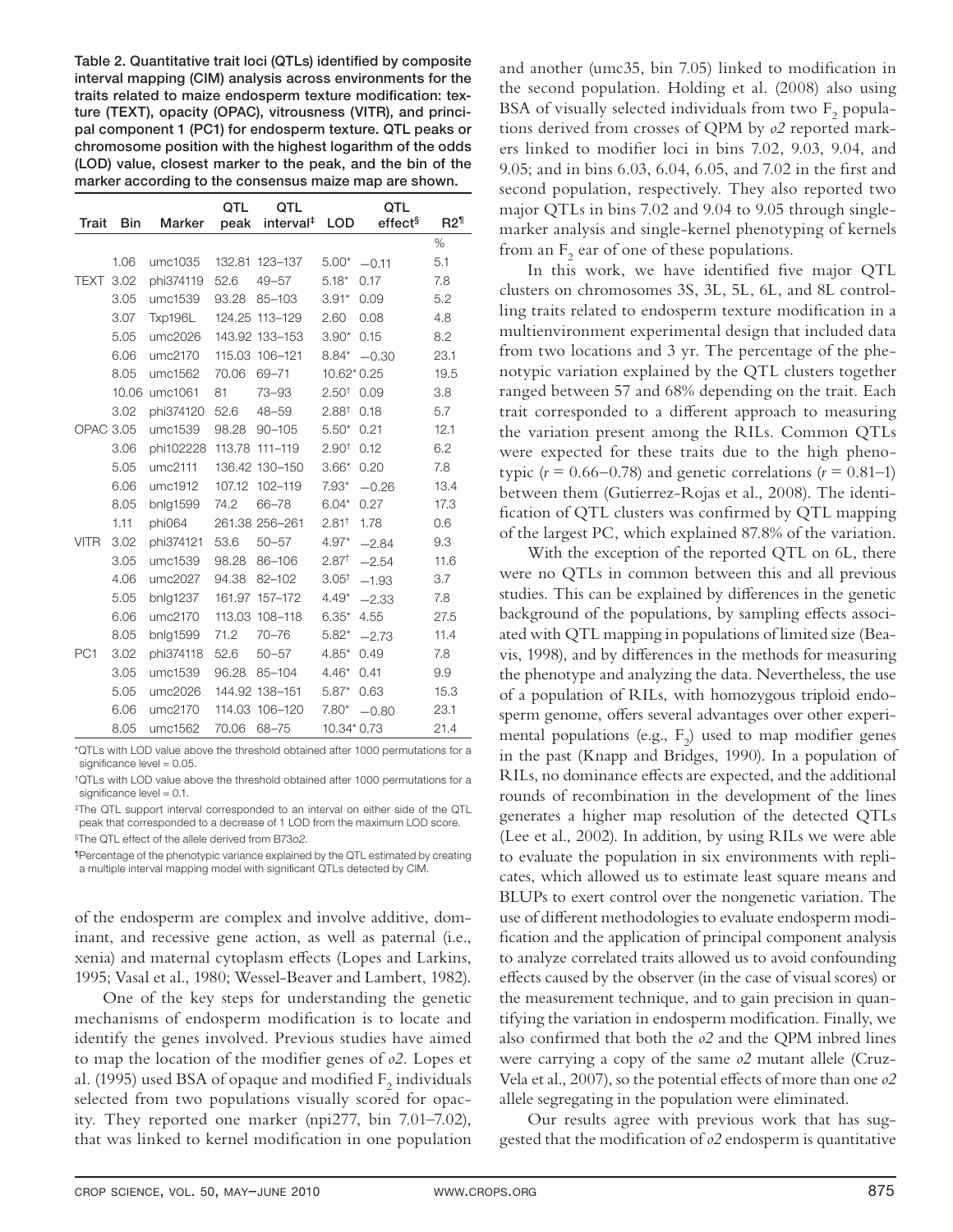with polygenic control (Wessel-Beaver and Lambert, 1982). In four of the QTL clusters the source of the modifier allele, which increased the proportion of hard endosperm, was the QPM parent as expected. In the QTL on chromosome 6L, the favorable allele originated from the non-QPM parent. It is possible that B73 contains alleles that increase the proportion of hard endosperm, but once the *o2* recessive allele is introgressed, the effect of these genes is masked. Some endosperm-related genes mapped to this chromosome region are *starch synthase IIa* (*ssIIa*) or *Sugary2* (*Su2*) (bin ~6.04), *Opaque-14* (*O14*) (bin ~6.04), and *Pyruvate orthophosphate dikinase1* (*cyPpdk1*) (bin 6.05) (Lawrence et al., 2007). Among these genes, special attention has been recently given to *CyPpdk1. CyPpdk1* encodes pyruvate orthophosphate dikinase, a protein involved in the control of starch–protein balance in the maize kernel and with an epistatic relationship with *O2* (Prioul et al., 2008).

In  $\delta$ 2 genotypes the content of the limiting amino acids lysine and trypthopan are increased, together with histidine, aspartate, asparagine, and glycine. On the contrary, glutamate, glutamine, alanine, and leucine contents tend to decrease, whereas methionine levels seem to vary independently (Glover and Mertz, 1987). Contradictory reports have described positive (Bantte and Prasanna, 2004), negative (Robutti et al., 1974), or insignificant correlations (Pixley and Bjarnason, 2002) between the level of endosperm modification and amino acid content. The effects of the endosperm texture modification on protein quality seem to be greatly affected by the genetic background (Bantte and Prasanna, 2004). In general, modified  $o2$  endosperms have a lower proportion of lysine than unmodified  $o2$  endosperms, but the increase in protein content compensates the loss (Robutti et al., 1974). Modified *o2* genotypes have been found having more tryptophan and less methionine than normal inbreds (Scott et al., 2004; Bantte and Prasanna, 2004). Lysine and methionine are synthesized in the same metabolic pathway, having aspartate as their common precursor (Azevedo et al., 2006). Tryptophan is synthesized from chorismate in a pathway that also provides precursors for important secondary metabolites like hormones and phytoalexins (Radwanski and Last, 1995). Though the metabolic pathways for the biosynthesis of these amino acids are well understood (Azevedo et al., 2006), literature regarding the elucidation of genetic control of variation of amino acid contents in maize is scarce. Wang and Larkins (2001) detected QTLs on chromosomes 2L, 2S, 3S, and 7L controlling free amino acid (FAA) contents in an  $\mathrm{F}_2$  population derived from two  $o2$  lines differing in FAA contents. Later, Wang et al. (2007) used QTL mapping models that take into account the triploid nature of the endosperm and found 11 QTLs in all 10 chromosomes for FAA contents in the same population. Further research has shown that *Ask2*, one of two aspartate kinases cloned in maize, is

Table 3. Quantitative trait loci (QTLs) identified by composite **interval mapping (CIM) analysis across environments for the content of amino acids lysine (Lys), tryptophan (Trp), methionine (Met), and principal component 1 (PC1) for amino acid content. QTL peaks or chromosome position with the highest logarithm of the odds (LOD) value, closest marker to the peak, and the bin of the marker according to the consensus maize map are shown.**

| Trait           | <b>Bin</b> | Marker         | OTL<br>peak | QTL<br>interval <sup>‡</sup> | <b>LOD</b>        | QTL<br>effect <sup>§</sup> | R2 <sup>1</sup> |
|-----------------|------------|----------------|-------------|------------------------------|-------------------|----------------------------|-----------------|
|                 |            |                |             |                              |                   |                            | $\%$            |
|                 | 1.06       | umc1035 133.81 |             | 129-144                      | $3.33*$           | $-1.53$                    | 12.0            |
| Lys             | 5.06       | phi087 168.22  |             | 150-171                      | $4.27*$           | $-1.07$                    | 6.1             |
|                 | 8.03       | bnlg186338.14  |             | $32 - 47$                    | $6.51*$           | 1.60                       | 14.8            |
|                 | 5.07       | bnlg118 211.17 |             | 197-211                      | 2.98 <sup>†</sup> | $-0.28$                    | 5.0             |
| Trp             | 6.04       | umc1014 50.7   |             | $36 - 57$                    | 2.20              | 0.27                       | 4.7             |
|                 | 7.02       | umc214274.2    |             | $65 - 78$                    | $3.86*$           | 0.31                       | 7.9             |
|                 | 8.02       | umc1304 33.59  |             | $29 - 39$                    | $5.45*$           | 0.31                       | 9.5             |
|                 | 8.04       | umc1460 59.57  |             | $52 - 71$                    | $4.16*$           | 0.23                       | 5.6             |
|                 | 10.04      | umc1678 52.57  |             | $45 - 56$                    | $5.85*$           | 0.51                       | 16.4            |
|                 | 2.08       | umc1516 174.69 |             | 168-182                      | $3.82*$           | 1.99                       | 9.4             |
| Met             | 5.03       | bnlg1046 67.32 |             | $60 - 76$                    | $3.76*$           | 2.04                       | 8.9             |
|                 | 7.02       | umc2142 67.2   |             | 63-70                        | $8.91*$           | 2.46                       | 20.7            |
|                 | 8.02       | umc1304 32.59  |             | $27 - 38$                    | $5.07*$           | 2.44                       | 18.3            |
| PC <sub>1</sub> | 7.02       | umc1480 66.27  |             | $62 - 73$                    | $5.48*$           | 0.47                       | 12.0            |
|                 | 8.02       | umc1304 34.59  |             | $28 - 39$                    | $6.20*$           | 0.65                       | 21.2            |

\*QTLs with LOD value above the threshold obtained after 1000 permutations for a significance level  $= 0.05$ .

†QTLs with LOD value above the threshold obtained after 1000 permutations for a significance level  $= 0.1$ .

‡The QTL support interval corresponded to an interval on either side of the QTL peak that corresponded to a decrease of 1 LOD from the maximum LOD score. §The QTL effect of the allele derived from B73o2.

¶Percentage of the phenotypic variance explained by the QTL estimated by creating a multiple interval mapping model with significant QTLs detected by CIM.

tightly linked to the QTL on chromosome 2L that affects FAA content (Wang et al., 2007). In this study, we found significant differences between the inbred parents B73*o2* and CML161 for lysine, tryptophan, and methionine content, with the *o2*-modified QPM inbred being inferior for all three amino acids. Heritability estimates for the content of these three amino acids were high  $(H<sub>mean basis</sub>$ 0.71–0.80) (Gutierrez-Rojas et al., 2008); consequently, QTLs for the contents of lysine, tryptophan, and methionine were detected in the population of RILs. Quantitative trait locus mapping of the largest PC explaining 73.9% of the phenotypic variation for lysine, tryptophan, and methionine identified two QTL clusters on chromosomes 7L and 8S. This last QTL cluster on 8S explained variation of the levels of lysine, tryptophan, and methionine, and because these three amino acids are synthesized by two different pathways, it is possible that these QTLs control total protein content. A QTL for grain protein content was identified at a similar position in a previous study (Melchinger et al., 1998). Other QTLs with major effects were mapped on several other chromosomes, with favorable alleles increasing the amount of amino acids in the endosperm derived from both parents.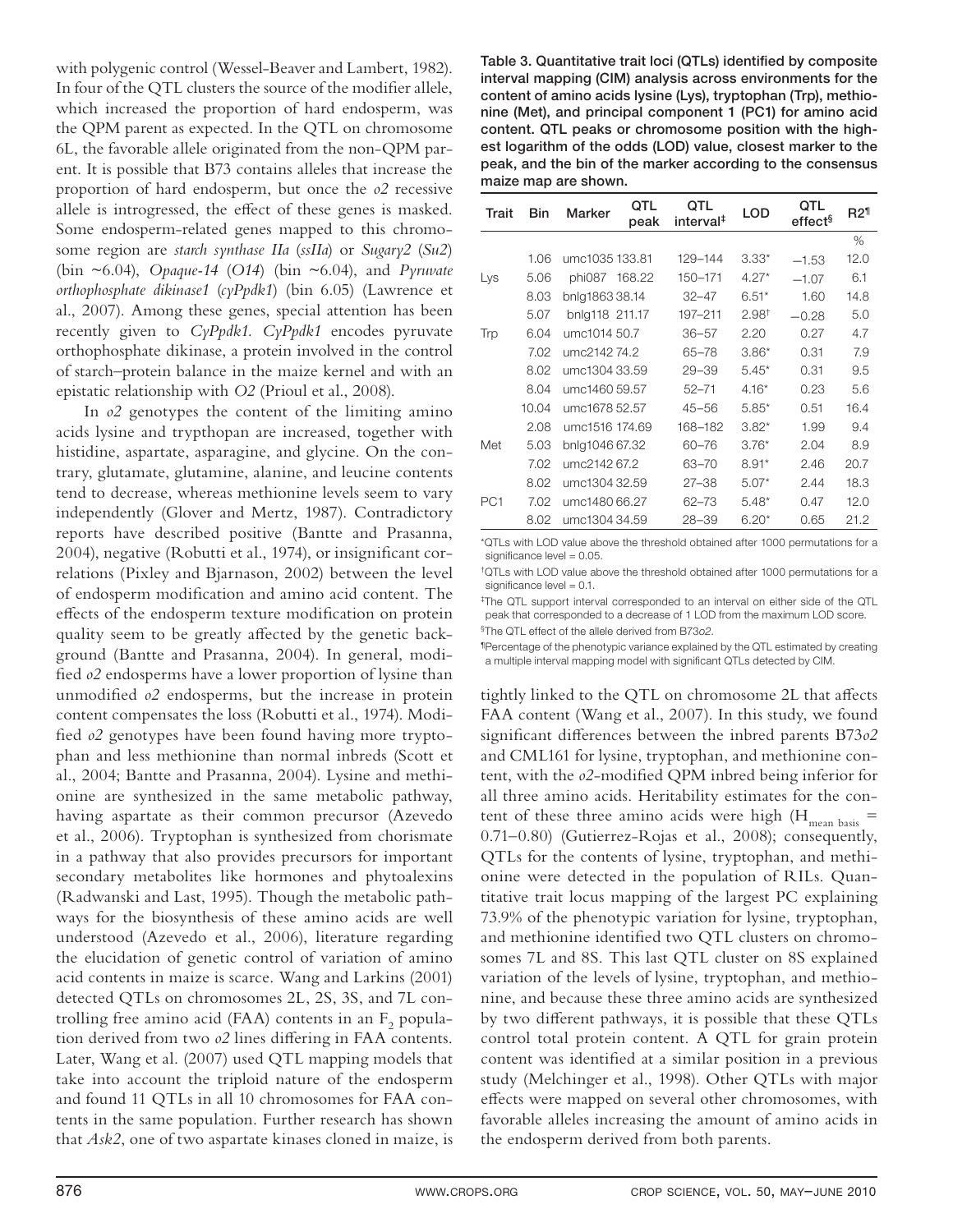Possible candidates for genes controlling amino acid levels are those involved in the biosynthetic pathways of the amino acids studied. For example, four QTLs controlling methionine content were identified. Those in bins 2.08 and 5.03 map close to the positions of bacterial artificial chromosome (BAC) contigs (2.05 and 5.02) that were detected by hybridization using a probe corresponding to methionine synthase (Lawrence et al., 2007). Similarly, an overgo probe containing a putative anthranilate synthase gene hybridized to BACs in bin 10.04, co-localizing with the QTL explaining the most phenotypic variation for lysine, tryptophan, and methionine in our study (Lawrence et al., 2007). The QTL cluster identified in bin  $7.02$  for tryptophan, methionine, and PC1 is mapped close to the position of the *o2* gene; however, based on sequence and expression data *o2* should not be segregating in this population, so it is unlikely that contributes to these QTLs. Potential candidates are an aspartate kinase and a 27-kDa γ-zein gene found in this region. Aspartate kinase is a key enzyme in the methionine biosynthetic pathway and the 27-kDa γ-zein is the single most abundant zein polypeptide.

It was of interest to us to examine if QTLs for endosperm texture modification and amino acid contents co-localized. Overlap of QTLs for two traits might reflect a pleiotropic effect of a single gene, or tight linkage of genes controlling the traits independently. Several reports mention that there is not a strict relationship between protein quality and endosperm texture (Moro et al., 1995). Nonetheless, a general negative correlation between increased endosperm modification (more vitreous and less opaque) and protein quality would create the requirement for simultaneous selection for texture and amino acid contents in the development of the QPMs (Bjarnason and Vasal, 1992; Gutierrez-Rojas et al., 2008). We observed that QTLs explaining variation for endosperm texture and amino acid (lysine, tryptophan, and methionine) content did not overlap along the genetic map (Fig. 1). Nevertheless, it is noteworthy that a cluster that contains QTLs for the three amino acids and a cluster that contains QTLs for the three endosperm texture traits are in close proximity on chromosome 8 (Fig. 1). Some endosperm-related genes located in this genomic regions are the *b32 ribosome inactivating protein* (*b32/RiP*) (bin 8.03), *glyceraldehyde-3-phosphate dehydrogenase1* (*gpa1*) (bin 8.03), *Proline Responding 1* (*Pro1*) or *Opaque-6* (*O6*) (bin 8.04), *Floury-3* (*Fl3*) (bin 8.04), *pyruvate orthophosphate dikinase-2* (*ppdk2*) (bin 8.04), and *Opaque-16* (*O16*) (bin 8.05). The two QTL clusters that were well defined by MIM analysis appear to be on different arms of chromosome 8 and are linked in repulsion. The recombination fraction between the closest markers to the QTL peaks, bnlg1863 and umc1562, is  $r =$ 0.276. This observation might have breeding implications because selection for the favorable allele controlling endosperm texture could drag the unfavorable allele for amino acid content and reduce the amount of lysine, tryptophan,

and methionine by at least 10%. Additional studies would be needed to establish the prevalence of this linkage drag effect in other populations.

The information generated here can readily be utilized to develop a modified B73*o2* line carrying the most important favorable QTL alleles derived from CML161 (i.e., texture QTLs 3S, 3L, 5L, and 8L) and retain the favorable QTL alleles derived from B73*o2* (texture QTL 6L and amino acid QTLs 7L and 8S). By using SSR markers flanking the QTL regions as markers for selection, maize breeders would ensure the selection of the favorable QTLs and decrease the risk of linkage drag that can diminish its nutritional value.

To our knowledge, this is the first time that both endosperm texture and amino acid contents have been exhaustively evaluated in a multienvironment experiment with a population derived from crossing *o2* and QPM materials. Despite the fact that QTLs identified here do not co-locate with those identified in previous studies and therefore did not provide clear consensus regions for the location of modifiers for the gene O2, we are confident that the complexity of the endosperm modification can be unveiled with additional studies. A following step of this work could be the development of near isogenic lines (NILs) using an *o2* genotype (i.e., B73*o2*) as recurrent parent with QPM CML161 donor alleles to establish the effects of the individual QTLs for endosperm texture on chromosomes 3S, 3L, 5L, and 8L. A similar approach can be used to establish the effects of the QTL cluster on 6L using B73*o2* as the donor parent. The development of NILs will contribute to improved resolution of the QTL regions and facilitate the identification of candidate genes by fine-mapping. Moreover, results of a complementary expression QTL (eQTL) mapping study to analyze genetic control of mRNA abundance of endosperm transcripts (e.g., zein genes, enzymes in the starch biosynthesis, elongation factor 1A, etc.) suggest a role for differential regulation of some endosperm genes in the modification of  $o2$  endosperm (A. Gutierrez-Rojas, J. Betrán, C. Cruz-Vela, and M. Menz, unpublished results, 2008). In addition, by developing new mapping populations or by ongoing multipopulation studies, such as the Nested Association Mapping experiment (Buckler, 2006), it would be possible to test the prevalence of the effects of these genomic regions on the amino acid composition and endosperm structure of different genetic backgrounds.

## **CONCLUSIONS**

After the enthusiasm in the late 1960s and early 1970s for the use of the *o2* alleles in breeding programs, there was a general disappointment when the undesirable traits associated with the mutation were identified. However, the discovery of the effect of the  $\partial^2$  in protein quality spurred research on the biochemistry, physiology, microstructure, and genetics of endosperm of maize and other crops like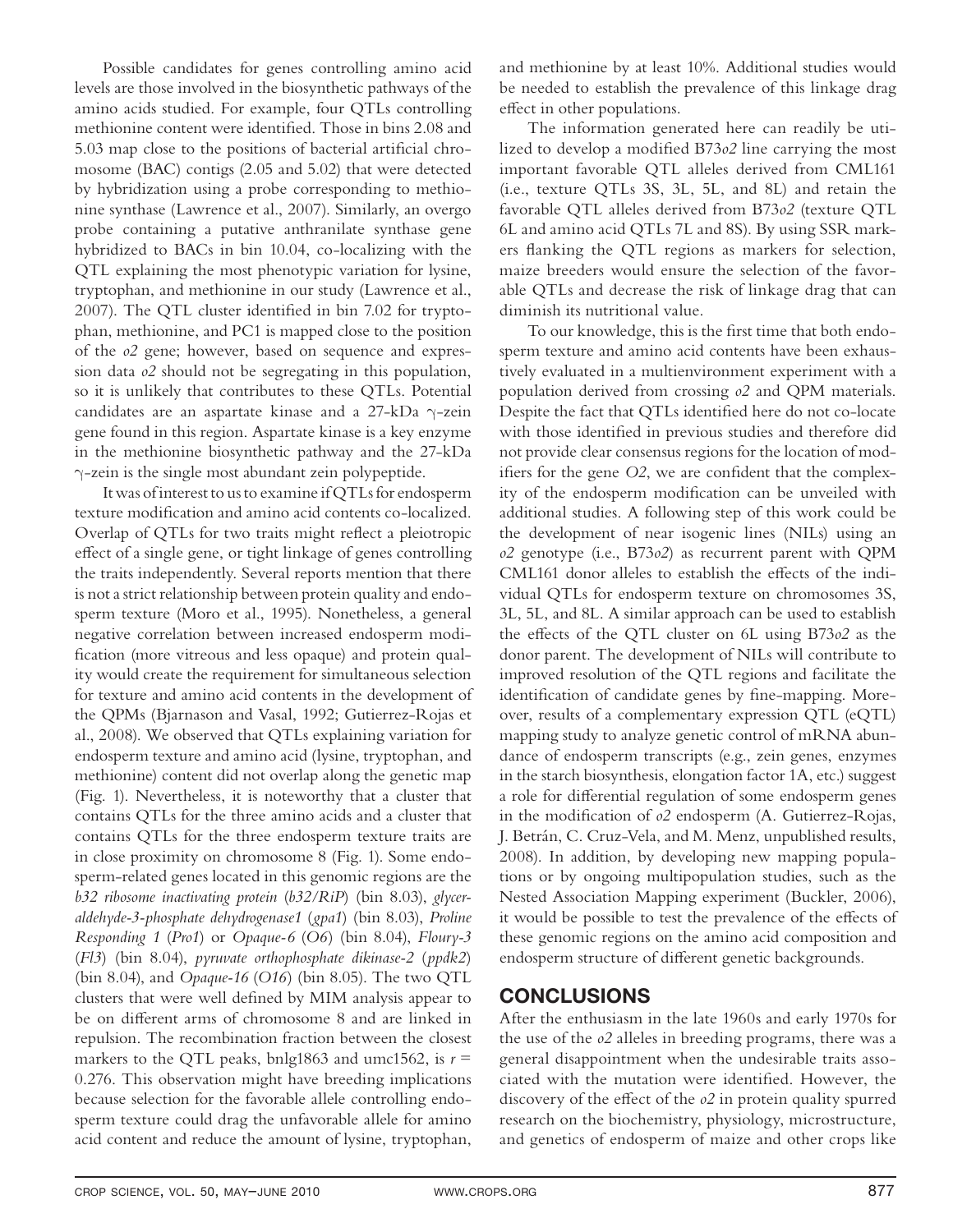sorghum [*Sorghum bicolor* (L.) Moench], rice (*Oryza sativa* L.), and wheat (*Triticum aestivum* L.). The development of the QPMs has demonstrated that a positive response to selection can be obtained for both endosperm texture and amino acid contents with simultaneous selection schemes. We have detected QTL regions for both endosperm modifications and essential amino acid contents. Accumulated evidence suggests that modification of the endosperm in *o2* maize is complex with several genetic factors playing roles in both endosperm texture and amino acid content, with the genetic background being one of the most important variables contributing to the variation observed so far. The broader applicability of this accumulating knowledge to plant breeding programs depends on enhanced understanding of the phenotypes resulting from the interaction between the *Opaque2* gene and different genetic backgrounds.

#### **Acknowledgments**

This work was supported by a grant from the Texas Agricultural Experimental Station-TAES to J.B. and M.M. A.G. received support from the Pioneer Hi-Bred International Scholarship. H.A. received support from the Ford Foundation Scholarship. We gratefully acknowledge the assistance of Cristina Cruz, Merinda Struthers, and Kerry Mayfield. We also extend thanks to three anonymous reviewers for helpful suggestions for improving this manuscript.

#### **References**

- Azevedo, R.A., M. Lancien, and P.J. Lea. 2006. The aspartic acid metabolic pathway, an exciting and essential pathway in plants. Amino Acids 30:143–162.
- Babu, R., S.K. Nair, A. Kumar, S. Venkatesh, J.C. Sekhar, N.N. Singh, G. Srinivasan, and H.S. Gupta. 2005. Two-generation markeraided backcrossing for rapid conversion of normal maize lines to quality protein maize (QPM). Theor. Appl. Genet. 111:888–897.
- Bantte, K., and B.M. Prasanna. 2004. Endosperm protein quality and kernel modification in the quality protein maize inbred lines. J. Plant Biochem. Biotechnol. 13:57–60.
- Bass, H.W., C. Webster, G.R. Obrian, J.K.M. Roberts, and R.S. Boston. 1992. A Maize ribosome-inactivating protein is controlled by the transcriptional activator Opaque-2. Plant Cell 4:225–234.
- Beavis, W.D. 1998. QTL analyses: Power, precision, and accuracy. p. 145–162. *In* A.H. Paterson (ed.) Molecular dissection of complex traits. CRC Press, New York.
- Belousov, A.A. 1987. Genetic analysis of modified endosperm texture in *opaque-2* maize. (In Russian, with English abstract.) Genetika 23:677–685.
- Bhatnagar, S., F.J. Betran, and D.K. Transue. 2003. Agronomic performance, aflatoxin accumulation and protein quality of subtropical and tropical QPM hybrids in southern US. Maydica 48:113–124.
- Bjarnason, M., and S.K. Vasal. 1992. Breeding of Quality Protein Maize (QPM). p. 181–216. *In* J. Janick (ed.) Plant Breed. Rev. Vol. 9. John Wiley & Sons, New York.
- Bothast, R.J., and M.A. Schlicher. 2005. Biotechnological processes for conversion of corn into ethanol. Appl. Microbiol. Biotechnol. 67:19–25.
- Buckler, E. 2006. Large scale genotyping and association studies. p. 63. *In* Proc. ASA-CSSA-SSSA Int. Annu. Meet., Indianapolis, IN. 12–16 Nov. 2006.
- Burnett, R.J., and B.A. Larkins. 1999. Opaque2 modifiers alter transcription of the 27-kDa gamma-zein genes in maize. Mol. Gen. Genet. 261:908–916.
- Churchill, G.A., and R.W. Doerge. 1994. Empirical threshold values for quantitative trait mapping. Genetics 138:963–971.
- Ciceri, P., S. Castelli, M. Lauria, B. Lazzari, A. Genga, L. Bernard, M. Sturaro, and A. Viotti. 2000. Specific combinations of zein genes and genetic backgrounds influence the transcription of the heavy-chain zein genes in maize opaque-2 endosperms. Plant Physiol. 124:451–460.
- Coleman, C.E., J.M. Dannenhoffer, and B.A. Larkins. 1997. The prolamin proteins of maize, sorghum and coix. p. 257–288. *In* B.A. Larkins and I.K. Vasil (ed.) Cellular and molecular biology of plant seed development. Kluwer Academic, Dordrecht.
- Corona, L., F.N. Owens, and R.A. Zinn. 2006. Impact of corn vitreousness and processing on site and extent of digestion by feedlot cattle. J. Anim. Sci. 84:3020–3031.
- Costa, L.M., J.F. Gutierrez-Marcos, and H.G. Dickinson. 2004. More than a yolk: The short life and complex times of the plant endosperm. Trends Plant Sci. 9:507–514.
- Cruz-Vela, C., A. Gutierrez-Rojas, L. Caulk, J. Betran, and M. Menz. 2007. Molecular characterization of an *opaque-2* mutant allele in maize (*Zea mays* L.). p. 190. *In* Proc. Plant and Animal Genome, XV, San Diego, CA. 13–17 Jan. 2007.
- Dannenhoffer, J.M., D.E. Bostwick, E. Or, and B.A. Larkins. 1995. *Opaque-15*, a maize mutation with properties of a defective *opaque-2* modifier. Proc. Natl. Acad. Sci. USA 92:1931-1935.
- Gibbon, B.C., X.L. Wang, and B.A. Larkins. 2003. Altered starch structure is associated with endosperm modification in Quality Protein Maize. Proc. Natl. Acad. Sci. USA 100:15329–15334.
- Glover, D.V., and E.T. Mertz. 1987. Corn. p. 183–336. *In* R.A. Olson and K.J. Frey (ed.) Nutritional quality of cereal grains: Genetic and agronomic improvement. ASA, CSSA, SSSA, Madison, WI.
- Gutierrez-Rojas, A., M.P. Scott, O.R. Leyva, M. Menz, and J. Betrán. 2008. Phenotypic characterization of Quality Protein Maize endosperm modification and amino acid contents in a segregating recombinant inbred population. Crop Sci. 48:1714–1722.
- Holding, D., B. Hunter, T. Chung, B. Gibbon, C. Ford, A. Bharti, J. Messing, B. Hamaker, and B. Larkins. 2008. Genetic analysis of opaque2 modifier loci in quality protein maize. Theor. Appl. Genet. 117:157–170.
- Huang, S.S., W.R. Adams, Q. Zhou, K.P. Malloy, D.A. Voyles, J. Anthony, A.L. Kriz, and M.H. Luethy. 2004. Improving nutritional quality of maize proteins by expressing sense and antisense zein genes. J. Agric. Food Chem. 52:1958–1964.
- Knapp, S.J., and W.C. Bridges. 1990. Using molecular markers to estimate quantitative trait locus parameters—Power and genetic variances for unreplicated and replicated progeny. Genetics 126:769–777.
- Lambert, R.J., D.E. Alexander, and J.W. Dudley. 1969. Relative performance of normal and modified protein (*opaque-2*) maize hybrids. Crop Sci. 9:242–243.
- Lawrence, C.J., M.L. Schaeffer, T.E. Seigfried, D.A. Campbell, and L.C. Harper. 2007. MaizeGDB's new data types, resources and activities. Nucleic Acids Res. 35:D895–D900.
- Lee, M., N. Sharopova, W.D. Beavis, D. Grant, M. Katt, D. Blair, and A. Hallauer. 2002. Expanding the genetic map of maize with the intermated B73  $\times$  Mo17 (IBM) population. Plant Mol. Biol. 48:453–461.